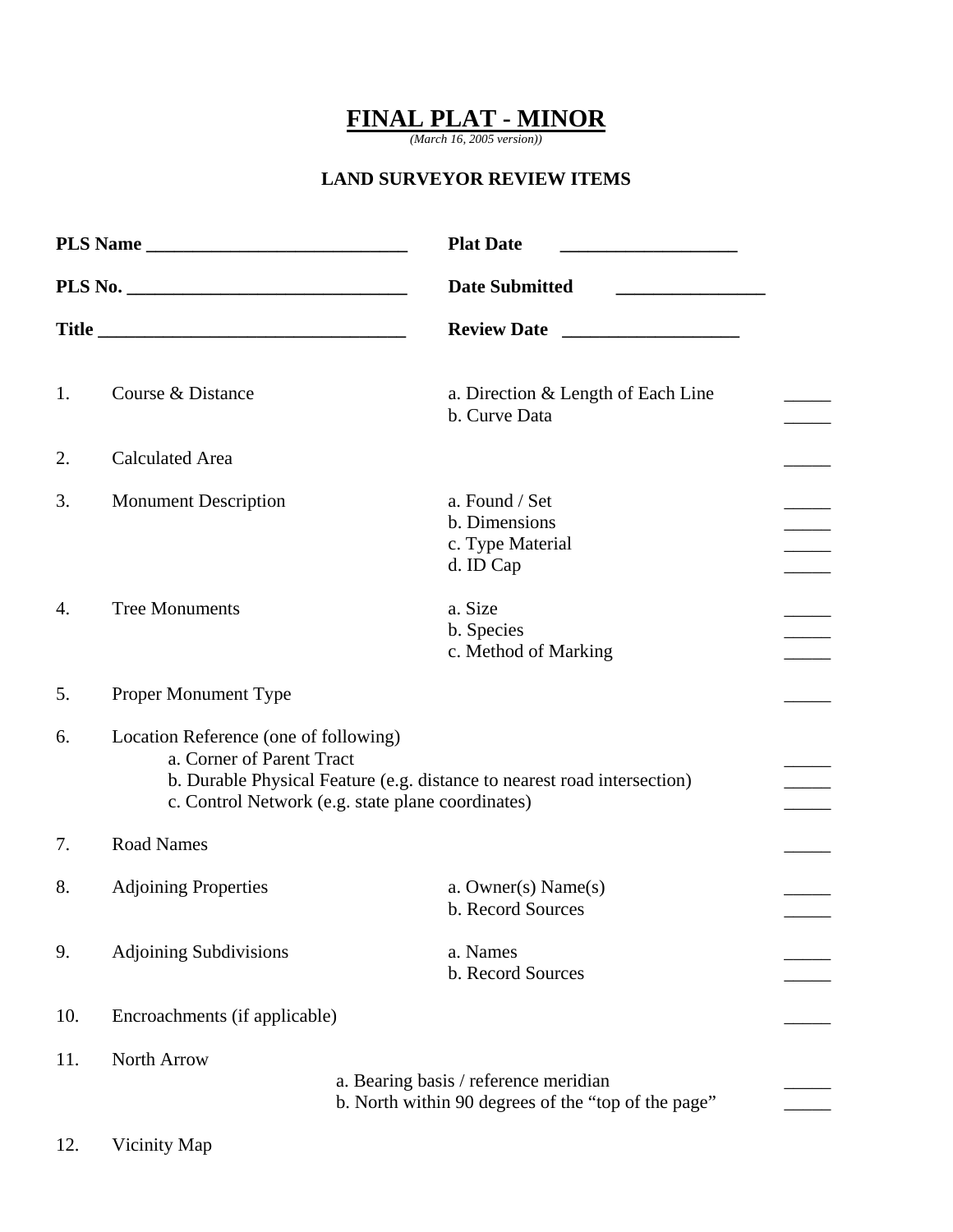|     |                                                                         | c. North arrow                                                                                                                                                                               | a. At scale of $1" = 2000"$<br>b. At least 1 road intersection of common reference<br>d. Outline of subject property<br>e. Outline of "remainder" if applicable (e.g. if surveying<br>acre lot out of large farm show outline of large farm<br>as well as created lot on vicinity map |  |
|-----|-------------------------------------------------------------------------|----------------------------------------------------------------------------------------------------------------------------------------------------------------------------------------------|---------------------------------------------------------------------------------------------------------------------------------------------------------------------------------------------------------------------------------------------------------------------------------------|--|
| 13. | <b>Required Statements</b>                                              |                                                                                                                                                                                              | a. Unadjusted Error of Closure<br>b. Adjustment<br>c. Land Classification                                                                                                                                                                                                             |  |
| 14. | Cemetery                                                                |                                                                                                                                                                                              |                                                                                                                                                                                                                                                                                       |  |
| 15. | Scale                                                                   |                                                                                                                                                                                              | a. Written<br>b. Graphic<br>c. Not greater than $1" = 100"$                                                                                                                                                                                                                           |  |
| 16. | Professional Land Surveyor Info                                         |                                                                                                                                                                                              | a. Name<br>b. Address<br>c. Dated Seal                                                                                                                                                                                                                                                |  |
| 17. | Project Information                                                     |                                                                                                                                                                                              | a. Survey Title<br>b. Parcel Location<br>c. Client Name<br>d. Client Address<br>e. Parcel Owner Name<br>f. Parcel Owner Address                                                                                                                                                       |  |
| 18. |                                                                         | Lot Design Complies with Subdivision Design Standards<br>a. Minimum front yard set back<br>b. Minimum building site width at setback<br>c. Minimum building site area                        |                                                                                                                                                                                                                                                                                       |  |
| 19. | Notes & Certifications                                                  | a. Land Surveyor's Accuracy Certification<br>b. Surveyor Review Certification<br>c. Purpose note<br>d. Certification of Ownership and Dedication<br>e. Certificate of Approval for Recording |                                                                                                                                                                                                                                                                                       |  |
| 20. | <b>Site Statistics</b>                                                  | a. Acreages of all lots<br>b. Acreages of remainders (either by survey or by deed plot)<br>c. Current land use classification (zone)                                                         |                                                                                                                                                                                                                                                                                       |  |
| 21. | Street address of lot(s) as designated by the Madison County 911 office |                                                                                                                                                                                              |                                                                                                                                                                                                                                                                                       |  |
| 22. | Lot or Tract numbers                                                    |                                                                                                                                                                                              |                                                                                                                                                                                                                                                                                       |  |